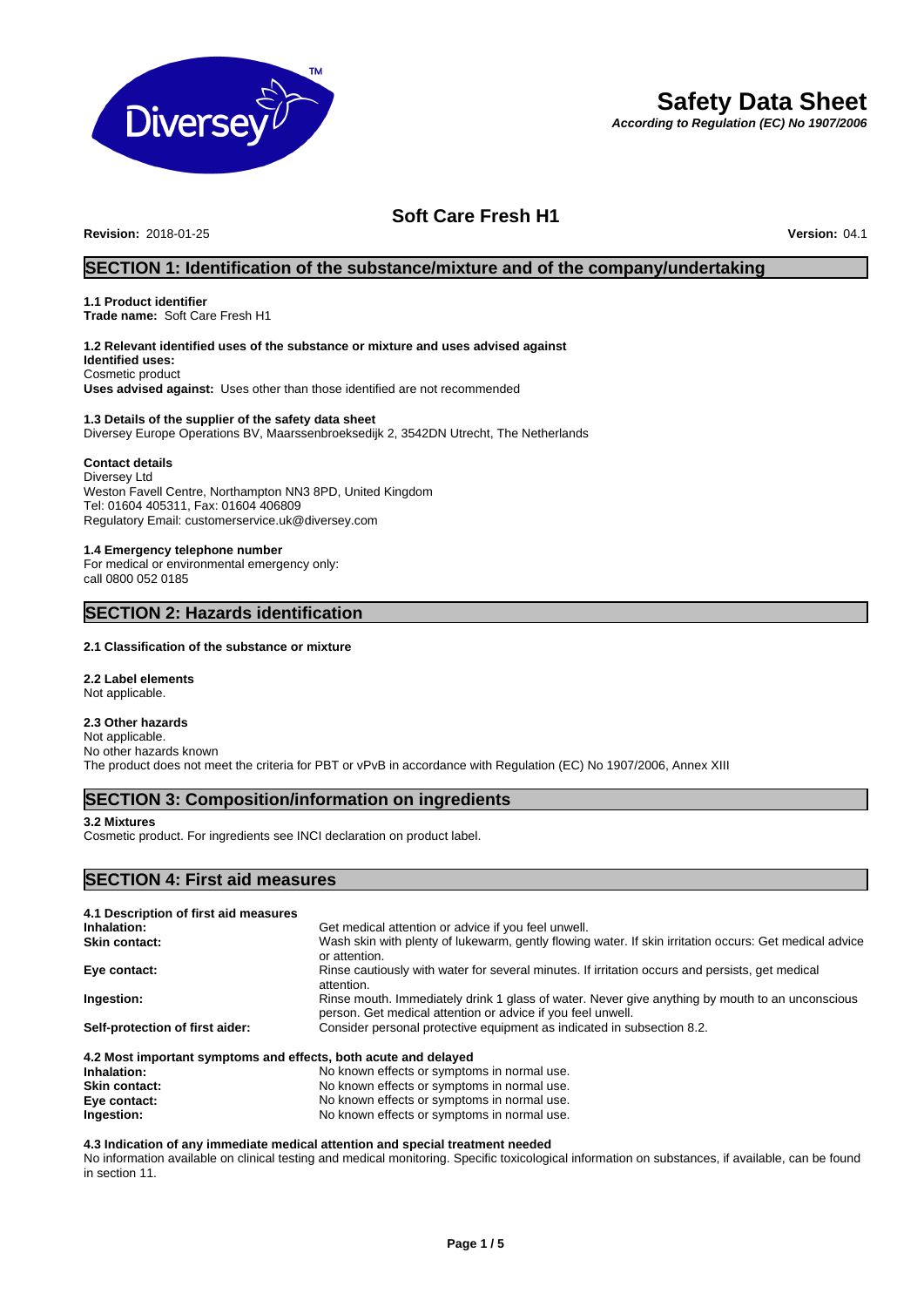# **SECTION 5: Firefighting measures**

#### **5.1 Extinguishing media**

Carbon dioxide. Dry powder. Water spray jet. Fight larger fires with water spray jet or alcohol-resistant foam.

#### **5.2 Special hazards arising from the substance or mixture**

No special hazards known.

#### **5.3 Advice for firefighters**

As in any fire, wear self contained breathing apparatus and suitable protective clothing including gloves and eye/face protection.

# **SECTION 6: Accidental release measures**

#### **6.1 Personal precautions, protective equipment and emergency procedures**

No special measures required.

#### **6.2 Environmental precautions**

Do not allow to enter drainage system, surface or ground water. Dilute with plenty of water.

#### **6.3 Methods and material for containment and cleaning up**

Absorb with liquid-binding material (sand, diatomite, universal binders, sawdust).

#### **6.4 Reference to other sections**

For personal protective equipment see subsection 8.2. For disposal considerations see section 13.

# **SECTION 7: Handling and storage**

#### **7.1 Precautions for safe handling**

**Measures to prevent fire and explosions:** No special precautions required.

# **Measures required to protect the environment:**

For environmental exposure controls see subsection 8.2.

#### **Advices on general occupational hygiene:**

Handle in accordance with good industrial hygiene and safety practice. Do not mix with other products unless adviced by Diversey.

#### **7.2 Conditions for safe storage, including any incompatibilities**

Store in accordance with local and national regulations. Keep only in original container. For conditions to avoid see subsection 10.4. For incompatible materials see subsection 10.5.

#### **7.3 Specific end use(s)**

No specific advice for end use available.

# **SECTION 8: Exposure controls/personal protection**

#### **8.1 Control parameters** Not applicable.

**8.2 Exposure controls**

*The following information applies for the uses indicated in subsection 1.2 of the Safety Data Sheet. If available, please refer to the product information sheet for application and handling instructions. Normal use conditions are assumed for this section.*

*Recommended safety measures for handling the undiluted product:*

Appropriate engineering controls: No special requirements under normal use conditions.<br>**Appropriate organisational controls:** No special requirements under normal use conditions. **Appropriate organisational controls:** No special requirements under normal use conditions.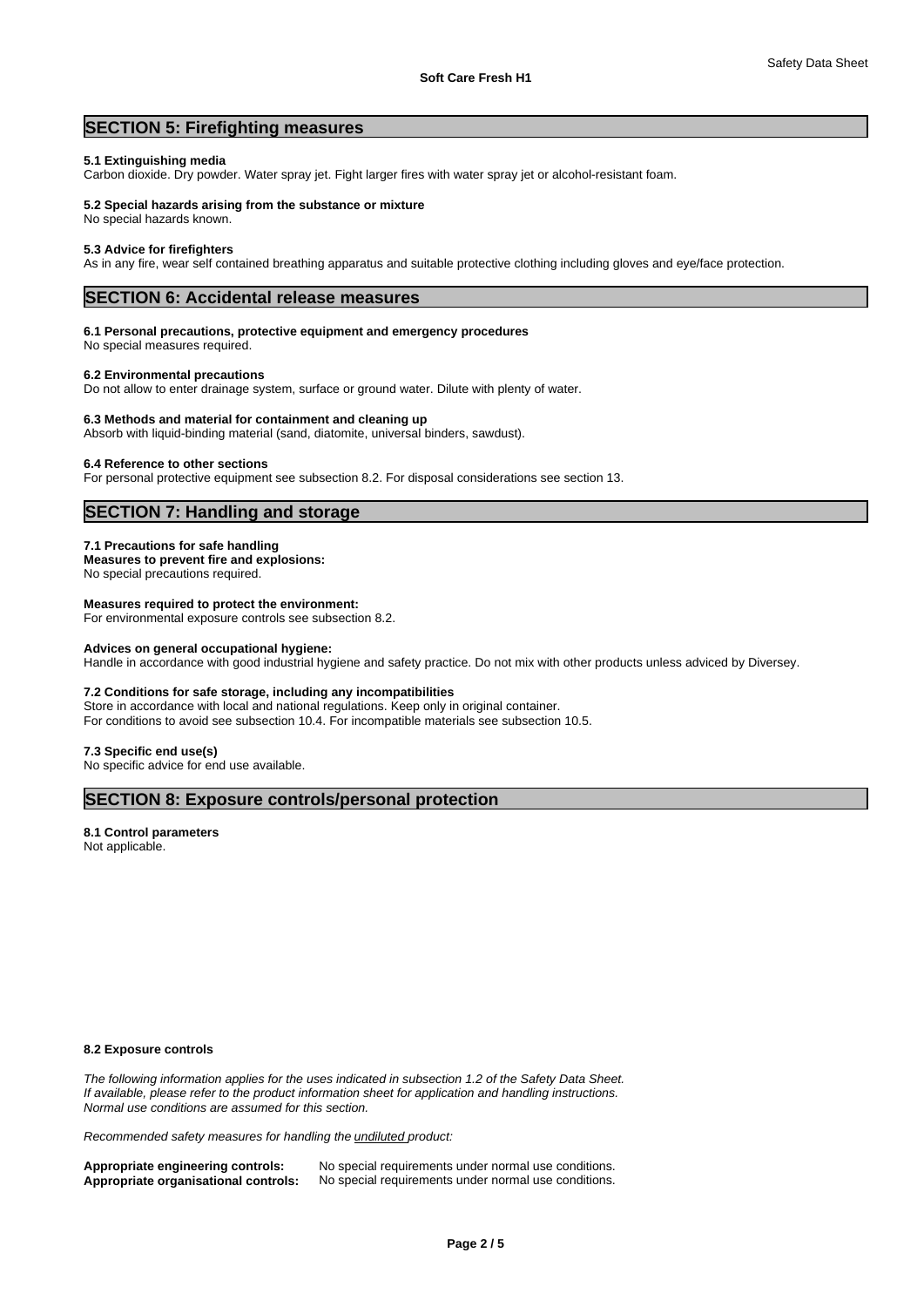| No special requirements under normal use conditions. |
|------------------------------------------------------|
| Not applicable.                                      |
| No special requirements under normal use conditions. |
| No special requirements under normal use conditions. |
|                                                      |
| No special requirements under normal use conditions. |
|                                                      |

# **SECTION 9: Physical and chemical properties**

**9.1 Information on basic physical and chemical properties Information in this section refers to the product, unless it is specifically stated that substance data is listed**

| Physical State: Liquid<br>Colour: Opaque, Pearlescent Blue<br><b>Odour:</b> Slightly perfumed<br>Odour threshold: Not applicable<br>$pH: \approx 5$ (neat)<br>Melting point/freezing point (°C): Not determined<br>Initial boiling point and boiling range (°C): Not determined | Method / remark<br>Not relevant to classification of this product |
|---------------------------------------------------------------------------------------------------------------------------------------------------------------------------------------------------------------------------------------------------------------------------------|-------------------------------------------------------------------|
| Flash point (°C): Not applicable.<br>Sustained combustion: Not applicable.<br>(UN Manual of Tests and Criteria, section 32, L.2)<br>Evaporation rate: Not determined<br>Flammability (solid, gas): Not determined<br>Upper/lower flammability limit (%): Not determined         | Method / remark                                                   |
| Vapour pressure: Not determined                                                                                                                                                                                                                                                 | Method / remark                                                   |
| Vapour density: Not determined<br>Relative density: $\approx 1.02$ (20 °C)<br>Solubility in / Miscibility with Water: Fully miscible                                                                                                                                            | Method / remark                                                   |
| Autoignition temperature: Not determined<br>Decomposition temperature: Not applicable.<br>Viscosity: $\approx 1500$ mPa.s (20 °C)<br>Explosive properties: Not explosive.<br>Oxidising properties: Not oxidising.                                                               | Method / remark                                                   |
| 9.2 Other information<br>Surface tension (N/m): Not determined<br><b>Corrosion to metals: Not corrosive</b><br>27.77<br>$\mathbf{a} = \mathbf{a}$                                                                                                                               | Not relevant to classification of this product                    |

### **SECTION 10: Stability and reactivity**

#### **10.1 Reactivity**

No reactivity hazards known under normal storage and use conditions.

## **10.2 Chemical stability**

Stable under normal storage and use conditions.

**10.3 Possibility of hazardous reactions**

No hazardous reactions known under normal storage and use conditions.

#### **10.4 Conditions to avoid**

None known under normal storage and use conditions.

#### **10.5 Incompatible materials**

None known under normal use conditions.

**10.6 Hazardous decomposition products**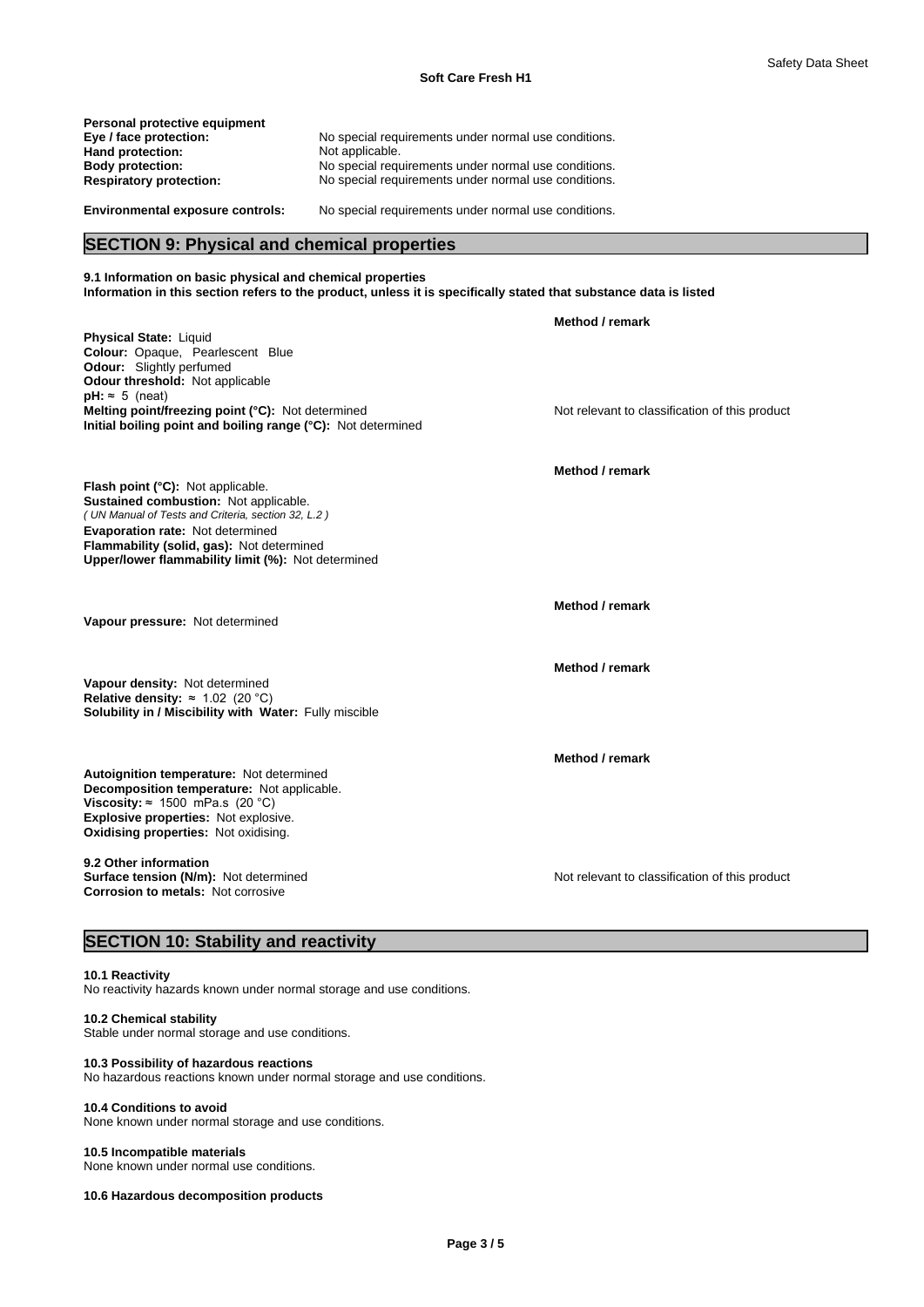None known under normal storage and use conditions.

# **SECTION 11: Toxicological information**

#### **11.1 Information on toxicological effects**

This product does not legally require a safety data sheet. This document does therefore not necessarily comply with the requirements on safety data sheets.

### **Relevant calculated ATE(s):**

ATE - Oral (mg/kg): >5000

**Potential adverse health effects and symptoms**

Effects and symptoms related to the product, if any, are listed in subsection 4.2.

# **SECTION 12: Ecological information**

### **12.1 Toxicity**

This product does not legally require a safety data sheet. This document does therefore not necessarily comply with the requirements on safety data sheets.

**12.2 Persistence and degradability** Not applicable.

**12.3 Bioaccumulative potential** Not applicable.

**12.4 Mobility in soil** Not applicable.

.

**12.5 Results of PBT and vPvB assessment**